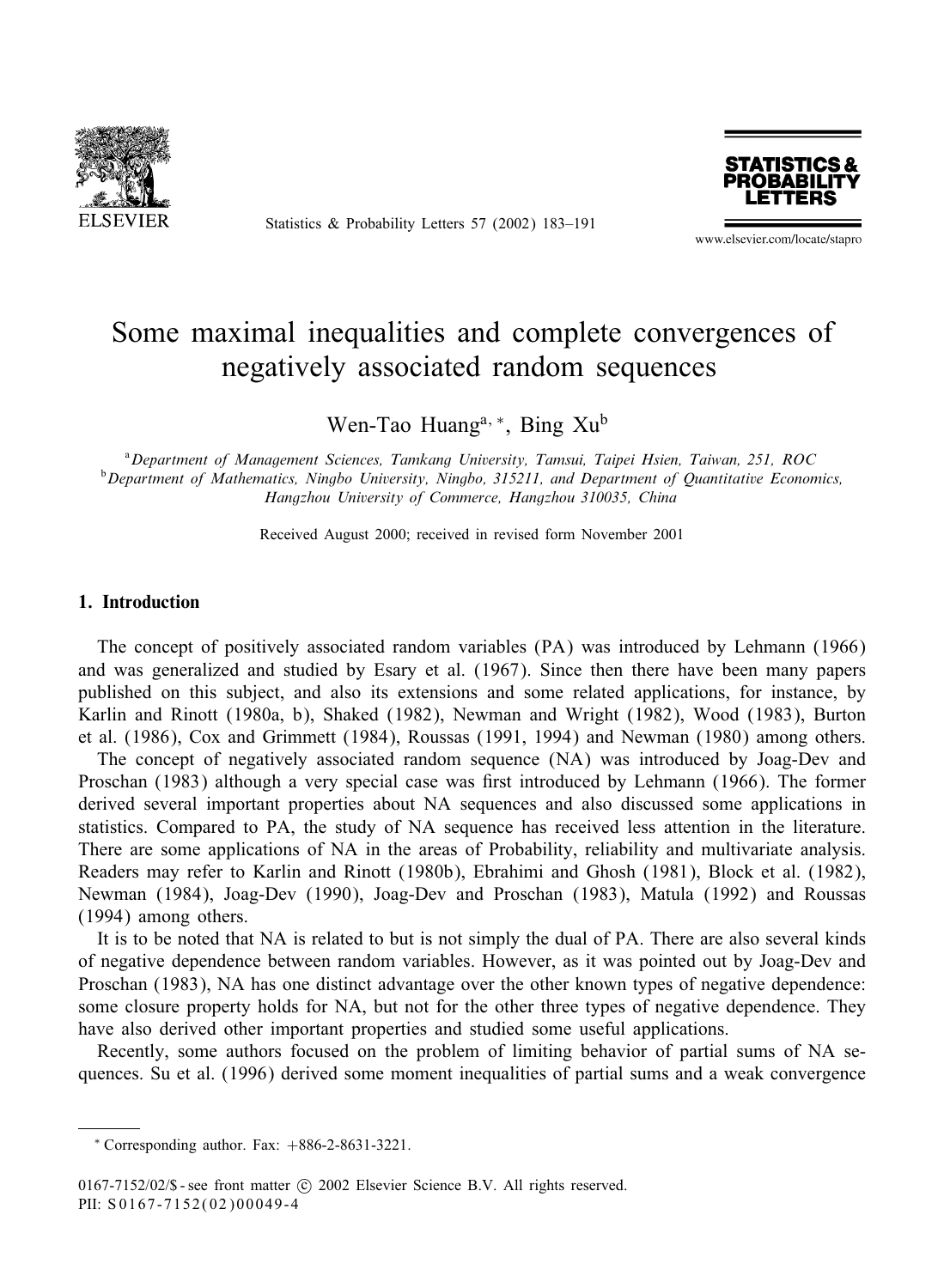for a strong stationary NA sequence. Lin (1997) set up an invariance principal for NA sequences. Su and Qin (1997) also studied some limiting results for NA sequences. More recently, Liang and Su (1999) and Liang (2000) considered some complete convergence for weighted sums of NA sequences. The case of Cesaro sums was also considered.

Those results, especially some moment inequality by Yang (2000), undoubtedly propose important contributions to both theoretical developments and practical applications for the NA sequence. However, there still exists some difficulty in this area. For instance, so far we do not have Levy-type maximal inequality for the NA sequence, but we do so for the PA sequence, which can be stated as follows:

$$
P\left\{\max_{1\leq i\leq n}|S_i|\geq c s_n\right\}\leq 2P\{|S_n|\geq (c-\sqrt{2})s_n\},\
$$

where  $c > \sqrt{2}, s_n^2 = \text{Var } S_n$ .

As a part of the contribution for the development of such an important inequality, in this paper, we construct a maximal inequality for the partial sum of NA sequence. Through this maximal inequality, it is not only expected that some known results can be improved, but also that a useful result of complete convergence of NA partial sum can be obtained.

# 2. Main results

Random variables  $X_1, X_2, \ldots, X_n$  are said to be negatively associated (NA) if for every pair of disjoint subsets  $T_1, T_2$  of  $\{1, 2, \ldots, n\}$ ,

$$
Cov(f_1(X_i, i \in T_1), f_2(X_j, j \in T_2)) \leq 0,
$$

where  $f_1$  and  $f_2$  increase (or decreasing) for every variable, such that this covariance exists. A sequence of random variables  $X_i, j \in J$  is said to be negatively associated if every finite subfamily of it is negatively associated.

For convenience, let  $\ell(x)$  and  $\beta(x)$  both denote non-negative monotone non-decreasing functions throughout the paper. Denote inv  $\beta(x) \equiv \inf \{u : \beta(u) = x\}$ . Let the partial sums be denoted by  $S_i = \sum_{j=1}^i (X_j - \overline{E X_j}), i = 1, \ldots, n.$ 

**Theorem 2.1.** Let  $X_1, X_2, \ldots, X_n$  be an identically distributed NA sequence. If, for  $p \ge 2$ (A1)  $E|X_1|^p < \infty$ ,  $(A2)$   $x \ge C_0(n(\log n)^{p^2})^{1/2}, n \ge \max{\log^{2p^2+p} + n, \exp C_0^{-1}16^{1/p}E^{1/p}|X_1|^p}$  *for some constant*  $C_0$ , *then*,

$$
P\left\{\max_{1\leq i\leq n}|S_i|\geq x\right\}\leq C_3n(x\log n)^{-p}E|X_1|^pI(|X_1|>x\log^{-p}n)
$$

$$
+C_3n\exp\{-C_1\log^pn+C_2\}
$$

$$
\leq Cn(x\log n)^{-p}+Cn\exp\{-C_1\log^pn\},
$$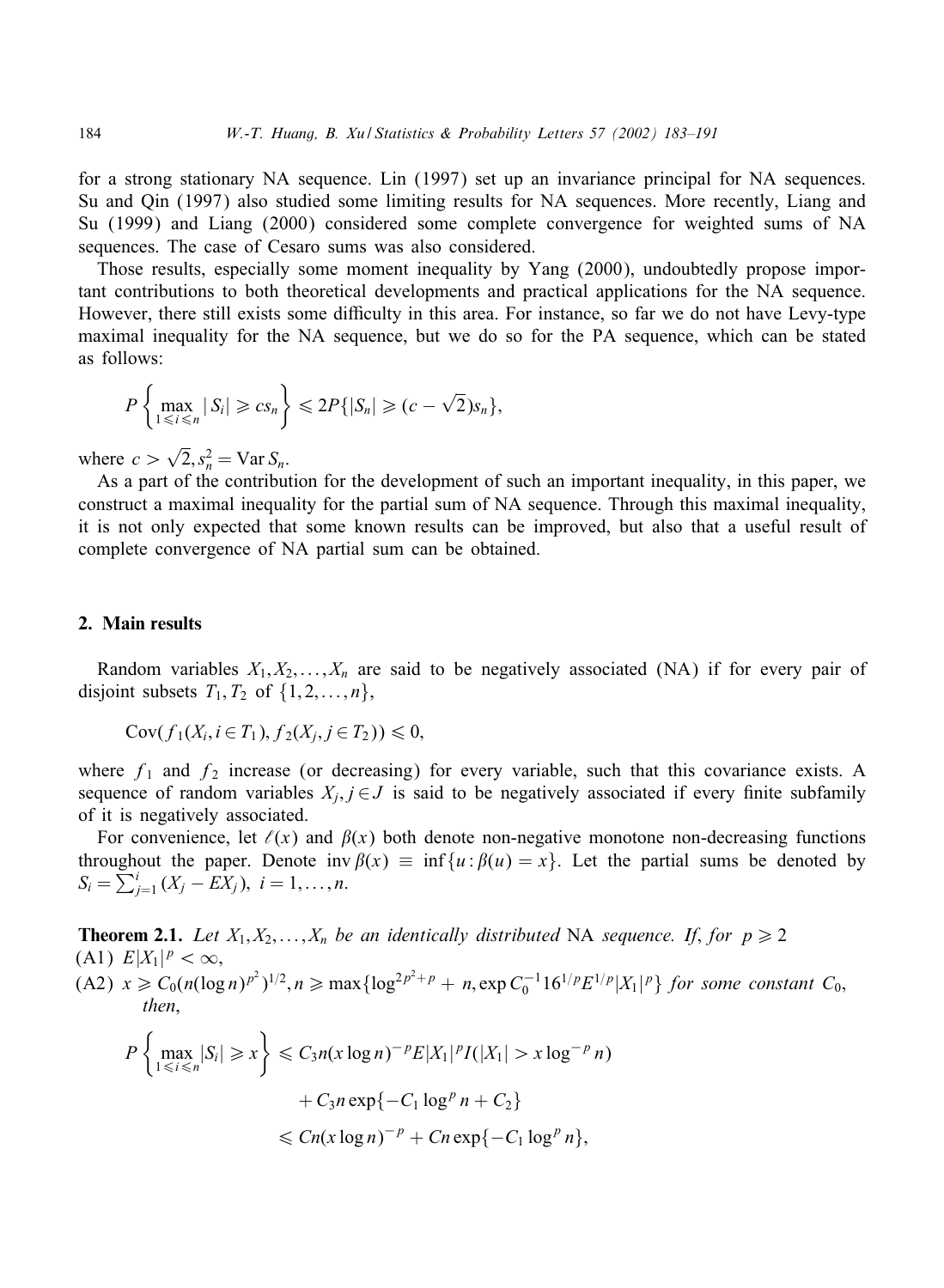*where* C, C<sub>1</sub>, and C<sub>3</sub> are positive constants which may be related to p and C<sub>0</sub> but not to n, C<sub>2</sub>  $\equiv$  $4C_0^{-2}\left\{EX_1^2I(|X_1|\leq x\log^{-p} n)+EX_1^2I(|X_1|>x\log^{-p} n)\right\}.$ 

As an application of Theorem 2.1, we can deduce the following:

**Theorem 2.2.** Let  $X_1, X_2, \ldots, X_n$  be an identically distributed NA sequence. If, for some  $\varepsilon > 0$  and  $p \geqslant 2$ (B1)  $n(\log n)^{p^2} \leq (\text{inv }\beta(\varepsilon n))^2$  *for sufficiently large n*, (B2)  $\sum_{n=1}^{\infty} \ell(n)$ (inv $\beta(\varepsilon n) \log n$ )<sup>-p</sup> <  $\infty$ , (B3)  $\sum_{n=1}^{\infty} \ell(n) \exp(-\varepsilon \log^p n) < \infty$ , *and condition* (A1) *is satisfied, then,* 

$$
\sum_{n=1}^{\infty} \frac{\ell(n)}{n} P\left\{\max_{1 \leq i \leq n} \beta(|S_i|) \geq \varepsilon n\right\} < \infty.
$$
\n(2.1)

**Theorem 2.3.** Let  $X_1, X_2, \ldots, X_n$  be an identically distributed NA sequence satisfying all conditions *of Theorem* 2:2; *then*

$$
\sum_{n=1}^{\infty} \frac{\ell(n) - \ell([n/2])}{n} P\left\{\sup_{i \geq n} \frac{\beta(|S_i|)}{i} \geq \varepsilon\right\} < \infty.
$$
 (2.2)

*Taking*  $x = inv \beta(\epsilon n)$  *in Theorem* 2.1, *it follows from* (B1), (B2), *and* (B3), *we can conclude Theorem* 2:2.

By applying the same technique for the derivation of (8.3.19) in Lin and Lu (1997, p. 190), we can obtain (2.2) directly from (2.1) and this proves Theorem 2.3.

If we take  $\ell(n) = n^{p\alpha-1}, \beta(n) = n^{1/\alpha}, 1/2 < \alpha \le 1$ , then we can immediately have the following.

**Corollary 2.4.** Let  $X_1, X_2, ..., X_n$  be an identically distributed NA sequence with  $E|X_1|^p < \infty$ ,  $p \ge 2$ . *Then, for the given*  $\varepsilon > 0$  *and for*  $1/2 < \alpha \le 1$ *, we have* 

$$
\sum_{n=1}^{\infty} n^{px-2} P\left\{\max_{1 \leq i \leq n} |S_i| \geq \varepsilon n^{\alpha}\right\} < \infty
$$
\n(2.3)

*and*

$$
\sum_{n=1}^{\infty} n^{p\alpha - 2} P\left\{\sup_{i \geq n} |S_i| / i^{\alpha} \geq \varepsilon\right\} < \infty.
$$
\n(2.4)

Remark. The condition of identical distribution can be weakened slightly to be uniformly bounded in probability. If we take  $\alpha = 1$ , then Corollary 2.4 becomes Theorem 2 in Su and Qin (1997), from which it can be seen that  $(A1)$  is a necessary condition for  $(2.2)$ .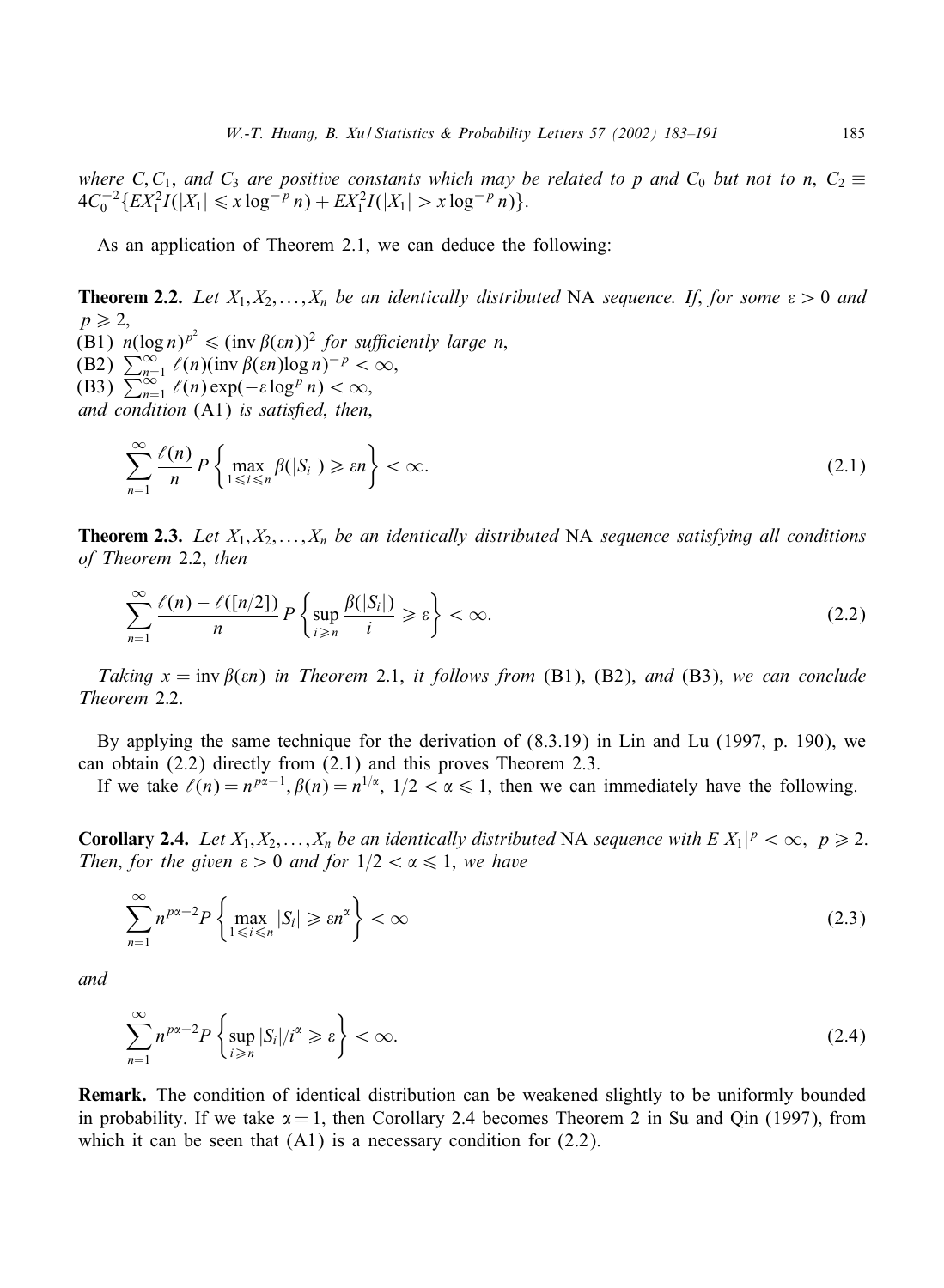# 3. Proof of Theorem 2.1

We need a result of Theorem 2 in Su et al. (1996) as a lemma which can be stated as follows:

**Lemma 3.1** (Su et al., 1996). Let  $X_1, X_2, \ldots, X_n$  be an NA sequence with  $EX_i = 0$ . For  $p \ge 2$ , if  $\beta_p \equiv \sup E|X_n|^p < \infty$ , then there exists some constant  $K_p > 0$  depending only on p, such that for *any integer n*;

$$
E\left(\max_{1\leq k\leq n}|S_k|^p\right)\leqslant K_p\{n\beta_p+(n\beta_2)^{p/2}\}.
$$

Denote  $T_j \equiv X_j - EX_j$ ,  $c_n \equiv x \log^{-p} n$ . For  $1 \le i \le n$ , let

$$
S_{1i} = \sum_{j=1}^{i} \{T_j I(|T_j| \le c_n) + c_n I(T_j > c_n) - c_n I(T_j < -c_n)\} \equiv \sum_{j=1}^{i} T_{1j},
$$
  
\n
$$
S_{2i} = \sum_{j=1}^{i} T_j I(T_j < -c_n) \equiv \sum_{j=1}^{i} T_{2j},
$$
  
\n
$$
S_{3i} = \sum_{j=1}^{i} T_j I(T_j > c_n) \equiv \sum_{j=1}^{i} T_{3j},
$$
  
\n
$$
S_{4i} = \sum_{j=1}^{i} c_n I(T_j < -c_n),
$$
  
\nand 
$$
S_{5i} = \sum_{j=1}^{i} (-c_n) I(T_j > c_n).
$$

Then; we have

$$
P\left\{\max_{1\leq i\leq n}|S_i|\geq x\right\}\leq P\left\{\max_{1\leq i\leq n}|S_{1i}|\geq x/3\right\}
$$
  
+
$$
P\left\{\max_{1\leq i\leq n}|S_{2i}|\geq x\log n\right\}+P\left\{x\leq \max_{1\leq i\leq n}|S_{2i}|< x\log n\right\}
$$
  
+
$$
P\left\{\max_{1\leq i\leq n}|S_{3i}|\geq x\log n\right\}+P\left\{x\leq \max_{1\leq i\leq n}|S_{3i}|< x\log n\right\}
$$
  
+
$$
P\left\{\max_{1\leq i\leq n}|S_{4i}|\geq x\log^{p^2}n\right\}+P\left\{x/3\leq \max_{1\leq i\leq n}|S_{4i}|< x\log^{p^2}n\right\}
$$
  
+
$$
P\left\{\max_{1\leq i\leq n}|S_{5i}|\geq x\log^{p^2}n\right\}+P\left\{x/3\leq \max_{1\leq i\leq n}|S_{5i}|< x\log^{p^2}n\right\}
$$
  

$$
\equiv I_1+I_2+I_3+I_4+I_5+I_6+I_7+I_8+I_9.
$$
 (3.1)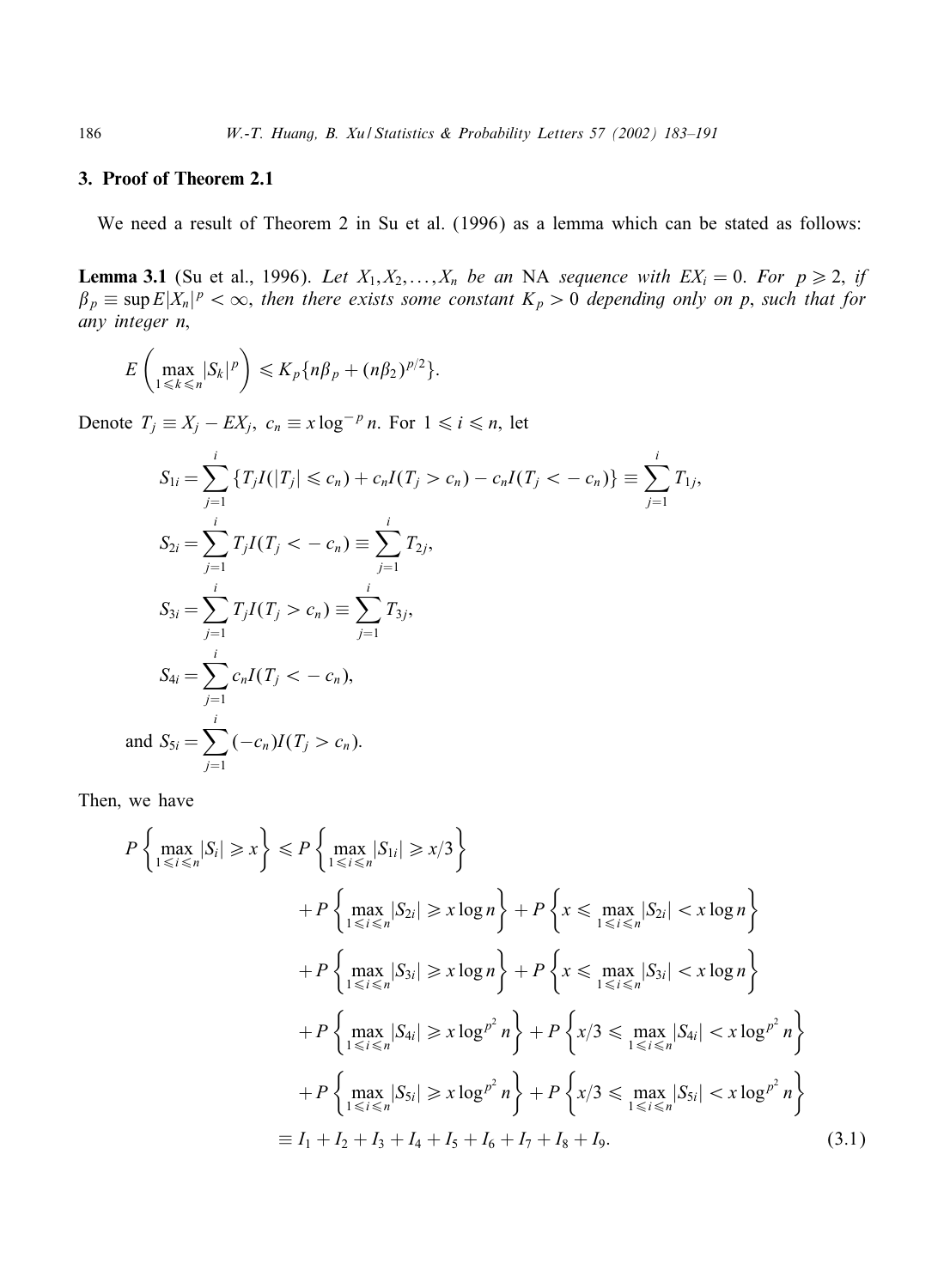In the following, the proof of Theorem 2.1 is divided into five parts.

(a) Estimates of  $I_2$  and  $I_4$ 

It follows from conditions (A1) and (A2) that

$$
\max_{1 \le i \le n} |ES_{3i}| \le 2nE|X_1|^p (x \log^{-p} n)^{1-p} \le x/8,
$$
\n(3.2)

where we use the fact that  $\log n \geq C_0^{-1} 16^{1/p} E^{1/p} |X_1|^p$ . Denote  $U_j = T_{3j} - ET_{3j}$ , by (3.2),

$$
I_4 = P\{S_{3n} \ge x \log n\} \le P\{S_{3n} - ES_{3n} \ge x \log n/2\}.
$$
\n(3.3)

Conditions  $(A1)$  and  $(A2)$  yield the following:

$$
\sup_{j} EU_{j}^{2} \leqslant CE|X_{1}|^{p}I(|X_{1}| > c_{n})[x \log^{-p} n]^{2-p}
$$
  

$$
\leqslant CE|X_{1}|^{p}I(|X_{1}| > c_{n})Cn^{-(p-2)/2}.
$$

Note that the right-hand side (RHS) of (3.3) equals  $P\{\sum_{j=1}^{n} U_j \geq x \log n/2\}$  and  $p(4-p) \leq 4$ for  $p \ge 2$ , again it follows from Lemma 3.1 and (A1) that

$$
I_4 \leq C(x \log n)^{-p} \left\{ n \sup_j E|U_j|^p + \left( n \sup_j EU_j^2 \right)^{p/2} \right\}
$$
  
\n
$$
\leq Cn(x \log n)^{-p} \{Cn + (n^{1-(p-2)/2} E|X_1|^p I(|X_1| > x \log^{-p} n))^{p/2} \}
$$
  
\n
$$
\leq Cn(x \log n)^{-p} \{n + (n^{p(4-p)/4} E^{p/2} |X_1|^p I(|X_1| > x \log^{-p} n)) \}
$$
  
\n
$$
\leq Cn(x \log n)^{-p} \{E|X_1|^p I(|X_1| > x \log^{-p} n) \}^{p/2}
$$
  
\n
$$
\leq Cn(x \log n)^{-p} E|X_1|^p I(|X_1| > x \log^{-p} n).
$$
 (3.4)

Analogously, we can also obtain

$$
I_2 \le Cn(x \log n)^{-p} E|X_1|^p I(|X_1| > x \log^{-p} n)
$$
\n(3.5)

(b) Estimates of  $I_3$  and  $I_5$ 

Note that, in  $I_5$ ,  $\max_{1 \le i \le n} |S_{3i}| = S_{3n} < x \log n$ , and the number of non-zero terms in the summand  $S_{3n}$  is given by

$$
|J| \equiv |\{j:X_j - EX_j > x \log^{-p} n\}|
$$
  
\$\leq \lfloor \log^{p+1} n \rfloor + 1\$

with probability one, where  $|J|$  denotes the cardinality of set  $J$ .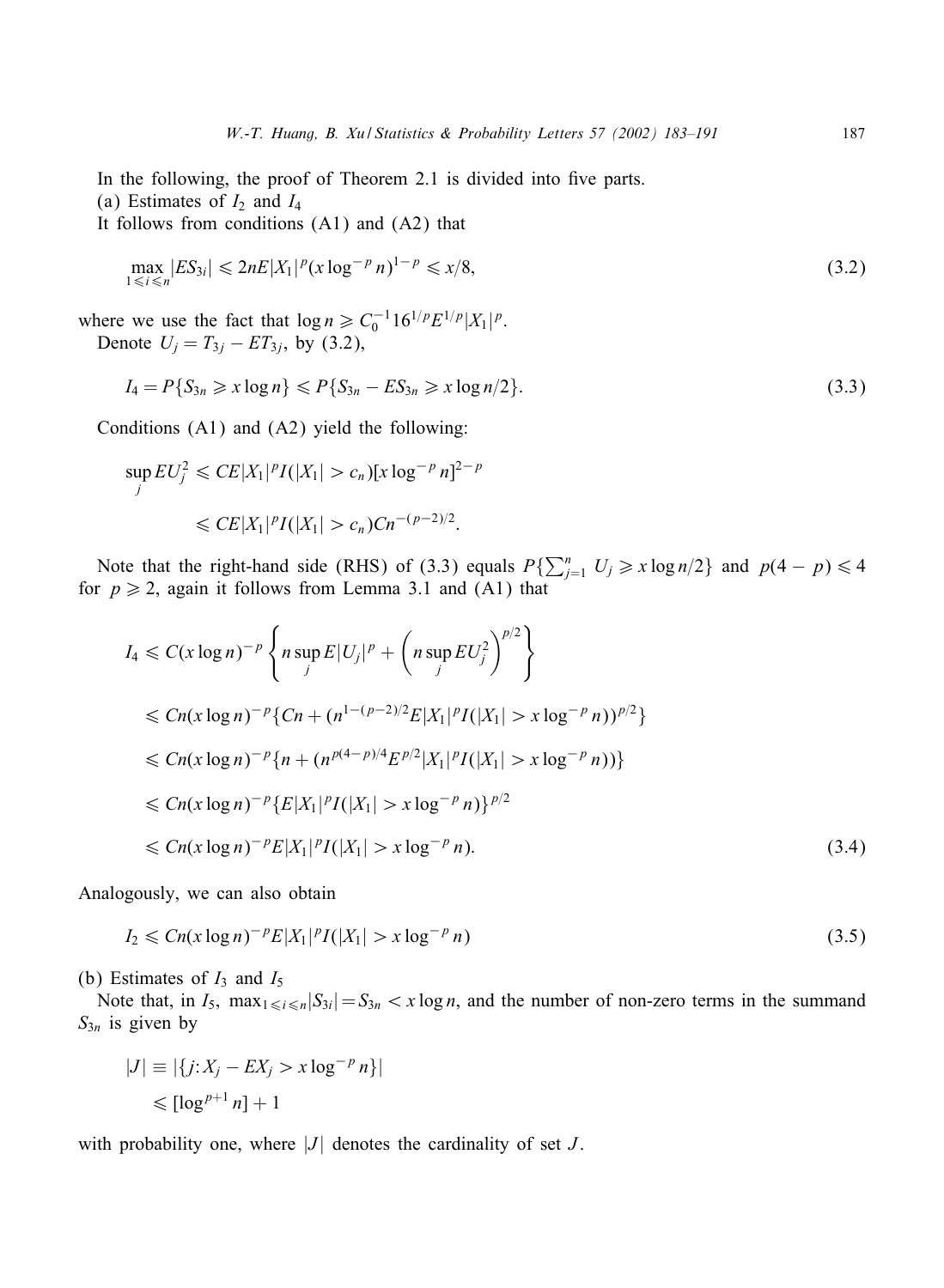By (A2), noting that  $n \geq \log^{2p^2+p} n$ , by the Markov inequality, we have

$$
I_{5} \leq P \left\{ \sum_{j=1}^{n} (X_{j} - EX_{j}) I(X_{j} - EX_{j} > x \log^{-p} n) I(j \in J) > x \right\}
$$
  
\n
$$
\leq \sum_{j=1}^{n} E\{|X_{j} - EX_{j}| I(|X_{j} - EX_{j}| > x \log^{-p} n) I(j \in J)\} x^{-1}
$$
  
\n
$$
\leq E \left\{ |X_{1} - EX_{1}| I(|X_{1} - EX_{1}| > x \log^{-p} n) \sum_{j=1}^{n} I(j \in J) \right\} x^{-1}
$$
  
\n
$$
\leq C \log^{p+1} nE |X_{1}|^{p} I(|X_{1}| > x \log^{-p} n) (x \log^{-p} n)^{1-p} x^{-1}
$$
  
\n
$$
\leq C n(x \log n)^{-p} E |X_{1}|^{p} I(|X_{1}| > x \log^{-p} n).
$$
 (3.6)

Analogously, we can also conclude that

$$
I_3 \leq Cn(x\log n)^{-p}E|X_1|^pI(|X_1| > x\log^{-p} n). \tag{3.7}
$$

(c) Estimates of  $I_6$  and  $I_8$ 

Again it follows from the Markov inequality that

$$
I_6 \leq P \left\{ \sum_{j=1}^n c_n I(T_j < -c_n) \geq x \log^{p^2} n \right\}
$$
\n
$$
\leq \sum_{j=1}^n c_n P\{|T_j| > c_n\} (x \log^{p^2} n)^{-1}
$$
\n
$$
\leq n \log^{-p} n E |X_1|^p I(|X_1| > x \log^{-p} n) (x \log^{-p} n)^{-p} \log^{-p^2} n
$$
\n
$$
\leq C n (x \log n)^{-p} E |X_1|^p I(|X_1| > x \log^{-p} n). \tag{3.8}
$$

Analogously, we can also conclude that

$$
I_8 \le Cn(x \log n)^{-p} E|X_1|^p I(|X_1| > x \log^{-p} n). \tag{3.9}
$$

(d) Estimates of  $I_7$  and  $I_9$ .

Similarly, in  $I_7$ , we note that  $\max_{1 \leq i \leq n} |S_{4i}| = S_{4n} < x \log^{p^2} n$  and the number of non-zero terms in the summand  $S_{4n}$  is given by the cardinality of the following finite set  $J_1$ , i.e.

$$
|J_1| = |\{j:X_j - EX_j > x \log^{-p} n\}| \leqslant [\log^{p^2+p} n] + 1.
$$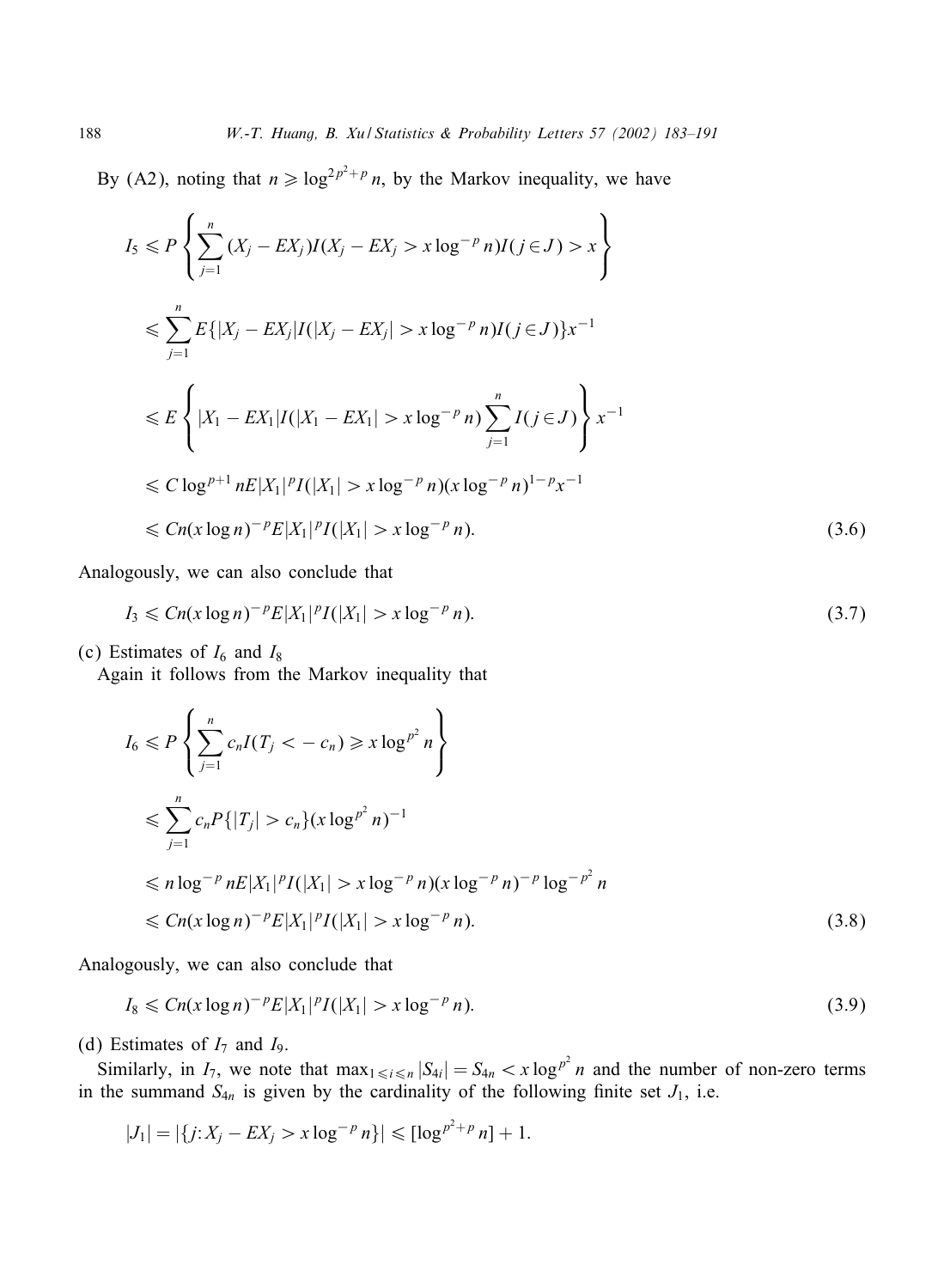Again, by (A2), the fact that  $n \geq \log^{2p^2+p} n$ , and the Markov inequality, one obtains

$$
I_7 \leq Cc_n E \left\{ I(|T_1| > c_n) \sum_{j=1}^n I(j \in J_1) \right\} x^{-1}
$$
  
\n
$$
\leq C(\log^{-p} n) (\log^{p(p+1)} n) E|X_1|^p I(|X_1| > x \log^{-p} n) (x \log^{-p} n)^{-p}
$$
  
\n
$$
\leq Cn[x \log n]^{-p} E|X_1|^p I(|X_1| > x \log^{-p} n).
$$
\n(3.10)

Analogously, we have

$$
I_9 \le Cn[x \log n]^{-p} E|X_1|^p I(|X_1| > x \log^{-p} n). \tag{3.11}
$$

Finally, we give the following:

(e) Estimate of 
$$
I_1
$$
  
\nNote that  $ET_{1j} + ET_{2j} + ET_{3j} + Ec_nI(T_j < -c_n) + E(-c_n)I(T_j > c_n) = 0$ , by (3.2), we have  
\n
$$
\max_{1 \le i \le n} |ES_{1i}| = \max_{1 \le i \le n} |ES_{2i} + ES_{3i} + ES_{4i} + ES_{5i}|
$$
\n
$$
\le 2 \max_{1 \le i \le n} |ES_{3i}| + 2nc_nE|X_1|^p c_n^{-p}
$$

$$
\leq x/6
$$
 (by condition (A2)).

Denote  $V_j = T_{1j} - ET_{1j}$ . We have

$$
I_1 \leq P \left\{ \max_{1 \leq i \leq n} |S_{1i} - ES_{1i}| \geq x/6 \right\}
$$
  
\n
$$
\leq n \max_{1 \leq i \leq n} P \left\{ \left| \sum_{j=1}^i V_j \right| \geq x/6 \right\}
$$
  
\n
$$
= n \max_{1 \leq i \leq n} P \left\{ \left| \sum_{j=1}^i Z_{jn} \right| \geq (\log n)^p / 12 \right\},
$$
\n(3.12)

where  $Z_{jn} = V_j \log^p n/2x(1 \le j \le n)$ . Note also that  $T_{1j}$  is a non-decreasing function of  $T_j$ , so that  $\{Z_{jn}\}(1 \leq j \leq n)$  is an NA sequence. Since  $|V_j| \leq 2x \log^{-p} n$ , so  $|Z_{jn}| \leq 1$ , and also  $\exp(Z_{jn})$  is an NA sequence. Using the fact that  $E \exp(T) \leq \exp(ET + ET^2)$ , when  $|T| \leq 1$  a.s, and  $EZ_{jn} =$  $0(1 \leq j \leq n)$ , it follows that

$$
E\left\{\exp\left(\sum_{j=1}^i Z_{jn}\right)\right\} \leq \prod_{j=1}^i E\{\exp Z_{jn}\}\leq \prod_{j=1}^i E\{\exp Z_{jn}\} = \exp\left\{\sum_{j=1}^i EZ_{jn}^2\right\}.
$$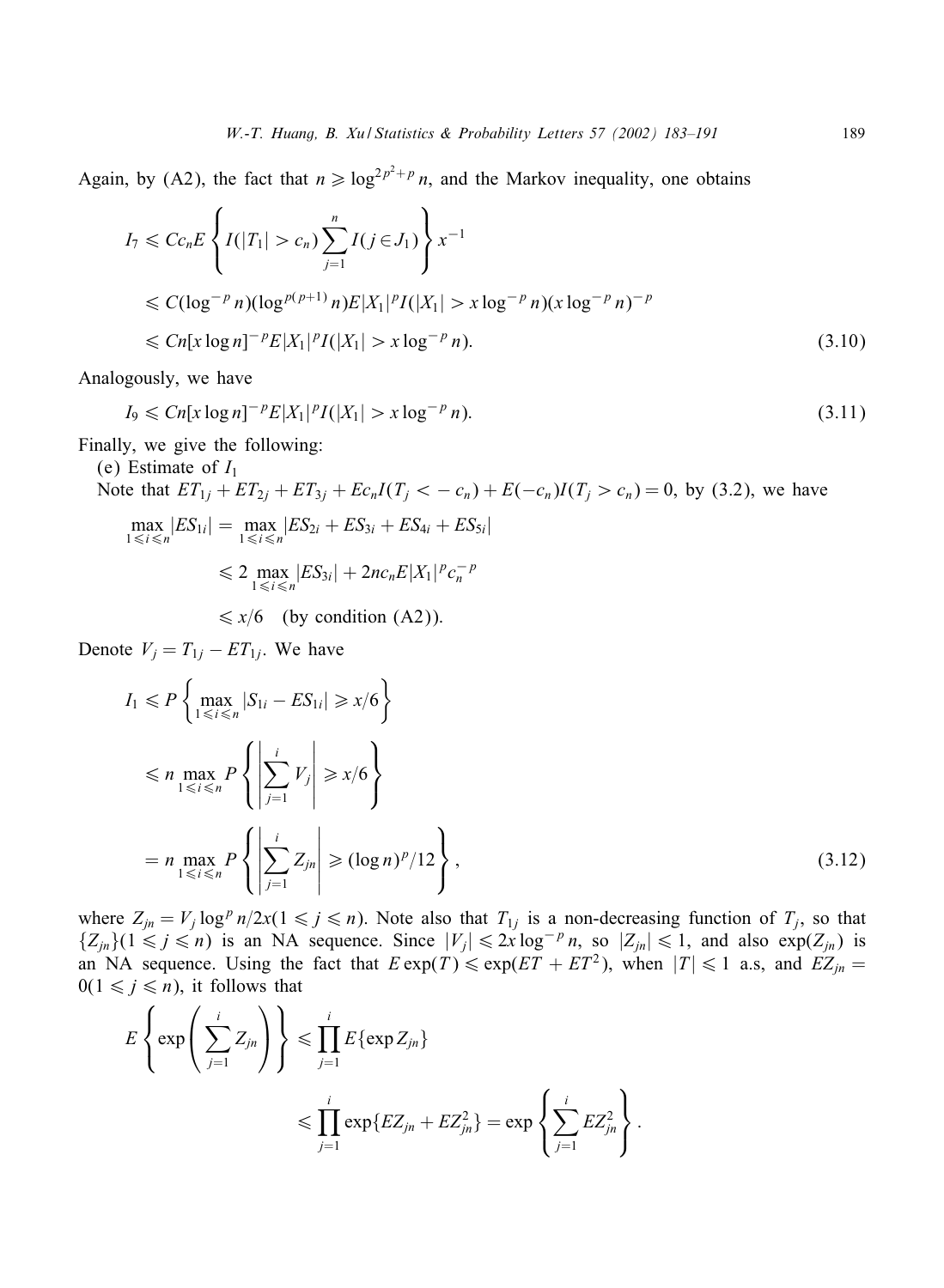Replacing  $Z_{jn}$  by  $-Z_{jn}$ , we also have

$$
E\left\{\exp\left(-\sum_{j=1}^i Z_{jn}\right)\right\} \leqslant \exp\left\{\sum_{j=1}^i EZ_{jn}^2\right\}.
$$

Thus, by (A2), for  $1 \le i \le n$ , the following is obtained:

$$
\sum_{j=1}^{i} \text{var } Z_{jn} = \sum_{j=1}^{i} EZ_{jn}^{2}
$$
\n
$$
= (\log^{2p} n)x^{-2} \sum_{j=1}^{i} EV_{j}^{2}/4
$$
\n
$$
= (\log^{2p} n)x^{-2} \sum_{j=1}^{i} E(T_{1j} - ET_{1j})^{2}/4
$$
\n
$$
\leq (\log^{2p} n)x^{-2} \sum_{j=1}^{i} ET_{1j}^{2}
$$
\n
$$
\leq 2(\log^{2p} n)x^{-2} \sum_{j=1}^{i} \{ET_{j}^{2}I(|T_{j}| \leq c_{n}) + c_{n}^{2}P(|T_{j}| > c_{n})\}
$$
\n
$$
\leq 2(\log^{2p} n)x^{-2} n \{ET_{1}^{2}I(|T_{1}| \leq c_{n}) + c_{n}^{2}ET_{1}^{2}I(|T_{1}| > c_{n})c_{n}^{-2}\}
$$
\n
$$
\leq 4c_{0}^{-2} \{EX_{1}^{2}I(|X_{1}| \leq c_{n}) + EX_{1}^{2}I(|X_{1}| > c_{n})\}
$$
\n
$$
\equiv C_{2} \text{ (say)}.
$$
\n(3.13)

Therefore, we have

$$
P\left\{ \left| \sum_{j=1}^{i} Z_{jn} \right| \ge \log^p n/12 \right\} \le E\left\{ \exp\left( \sum_{j=1}^{i} Z_{jn} \right) \right\} \exp(-C \log^p n)
$$
  

$$
\le \exp\left\{ \sum_{j=1}^{i} E Z_{jn}^2 \right\} \exp(-C \log^p n)
$$
  

$$
\le \exp\{-C \log^p n + C_2\}.
$$
 (3.14)

Combining (3.12), we can conclude that

$$
I_1 \leqslant Cn \exp\{-C \log^p n + C_2\}.\tag{3.15}
$$

Now, combining steps (a)–(e), we complete the proof of Theorem 2.1.  $\Box$